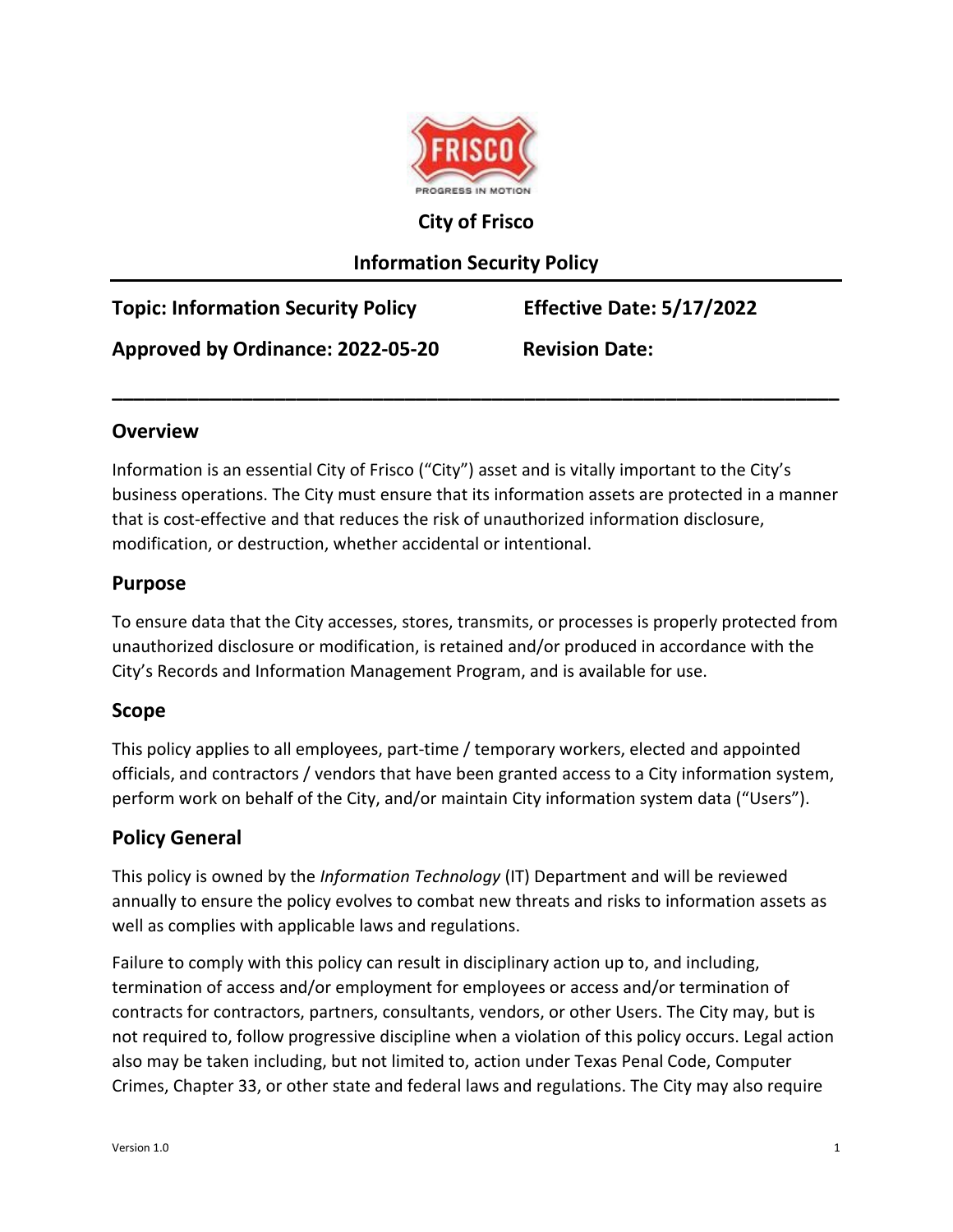restitution for costs associated with system restoration, hardware, or software costs caused by a User in violation of this policy.

# Table of Contents

| 1  |      |                                                                                 |  |  |  |  |
|----|------|---------------------------------------------------------------------------------|--|--|--|--|
| 2  |      |                                                                                 |  |  |  |  |
| 3  |      |                                                                                 |  |  |  |  |
| 4  |      |                                                                                 |  |  |  |  |
|    | 4.1  | Incidents Involving Criminal Justice Information Services (CJIS) Information  3 |  |  |  |  |
| 5  |      |                                                                                 |  |  |  |  |
| 6  |      |                                                                                 |  |  |  |  |
| 7  |      |                                                                                 |  |  |  |  |
| 8  |      |                                                                                 |  |  |  |  |
| 9  |      |                                                                                 |  |  |  |  |
| 10 |      |                                                                                 |  |  |  |  |
|    | 10.1 |                                                                                 |  |  |  |  |
|    | 10.2 |                                                                                 |  |  |  |  |
| 11 |      |                                                                                 |  |  |  |  |
| 12 |      |                                                                                 |  |  |  |  |
| 13 |      |                                                                                 |  |  |  |  |
| 14 |      |                                                                                 |  |  |  |  |
| 15 |      |                                                                                 |  |  |  |  |

# <span id="page-1-0"></span>1 What is Information Security

Information Security is a set of controls, processes and methodologies used to protect the confidentiality, integrity, and availability of information assets by implementing physical, administrative, and technical controls.

# <span id="page-1-1"></span>2 Internal Organization of Information Security

The *Information Security Officer* (ISO) will report directly to the *Chief Information Officer* (CIO) and will be responsible for the overall maintenance, communication interpretation, and enforcement of this policy in coordination with Human Resources (HR) and the City Manager's Office (CMO).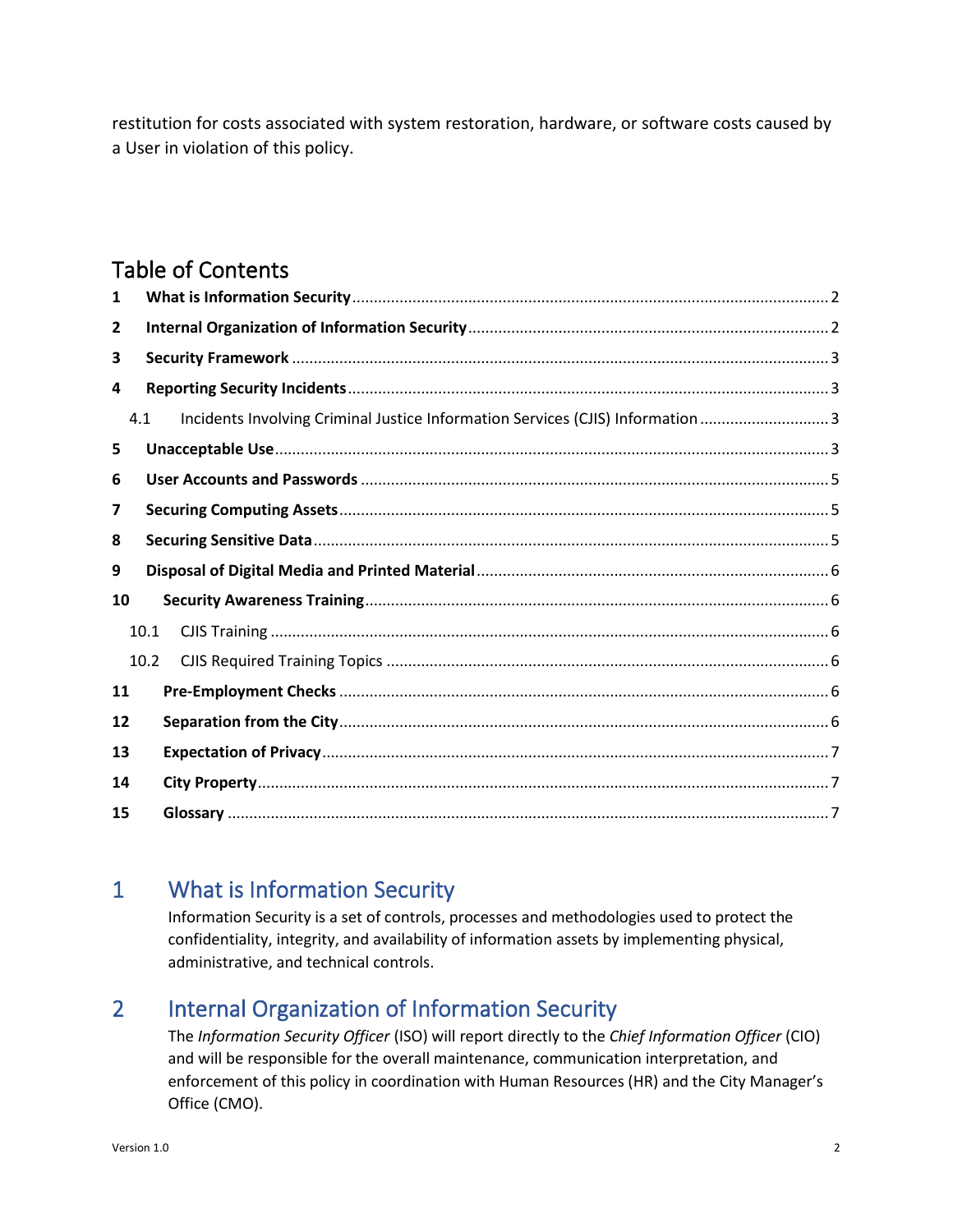The ISO is responsible for managing and coordinating all security-related activities within the City and is authorized and approved to conduct security assessments, vulnerability scans, network penetration tests, and to work with a variety of security tools required to properly identify and mitigate risk to the City's information assets.

# <span id="page-2-0"></span>3 Security Framework

The ISO is responsible for managing the implementation of the *NIST Cybersecurity Framework* (NIST) standard that will provide the necessary mechanisms to protect information assets.

For IT employees and others that have responsibility of technology systems, additional information and technical requirements to this policy are detailed in the *Information Security Standard Operating Procedures* (IS-SOP) guide.

# <span id="page-2-1"></span>4 Reporting Security Incidents

Users should report suspicious cybersecurity incidents directly to their immediate supervisor and Information Technology (IT), by sending an e-mail t[o IT - Security@friscotexas.gov](mailto:IT%20-%20Security@friscotexas.gov) followed up by submitting a Help Desk ticket. If the incident is of a serious nature that requires immediate response and is after business hours, Users are directed to call the 24-hour hotline at 972-292- 5911. If the incident involves a suspicious e-mail, Users should report the e-mail by using the *Phish Alert Button* (PAB) feature in Outlook.

<span id="page-2-2"></span>4.1 Incidents Involving Criminal Justice Information Services (CJIS) Information

A substantiated security incident that confirms CJIS information has been disclosed without authorization requires additional reporting requirements as defined in Section 5.3 of the *Criminal Justice Information Services Security Policy.*

# <span id="page-2-3"></span>5 Unacceptable Use

The following activities are, in general, prohibited. Users may be exempted from these restrictions if it is required for a specific job or law enforcement function, contract, or other use related to City operations, and has been approved in writing by the ISO. Under no circumstances is a User authorized to engage in any activity that is illegal under local, state, federal or international laws or regulations and/or prohibited by City policy or guidelines, while utilizing City resources and/or while acting as a City employee, contractor, or representative. The User in whose name a system account is issued will be responsible at all times for its proper use and/or access. The list below is by no means exhaustive but constitutes an attempt to provide a framework of activities which fall into the category of unacceptable use. Unacceptable use includes, but is not limited to:

- The installation or distribution of "pirated" software products.
- The installation of software that are not appropriately licensed and approved for use by IT.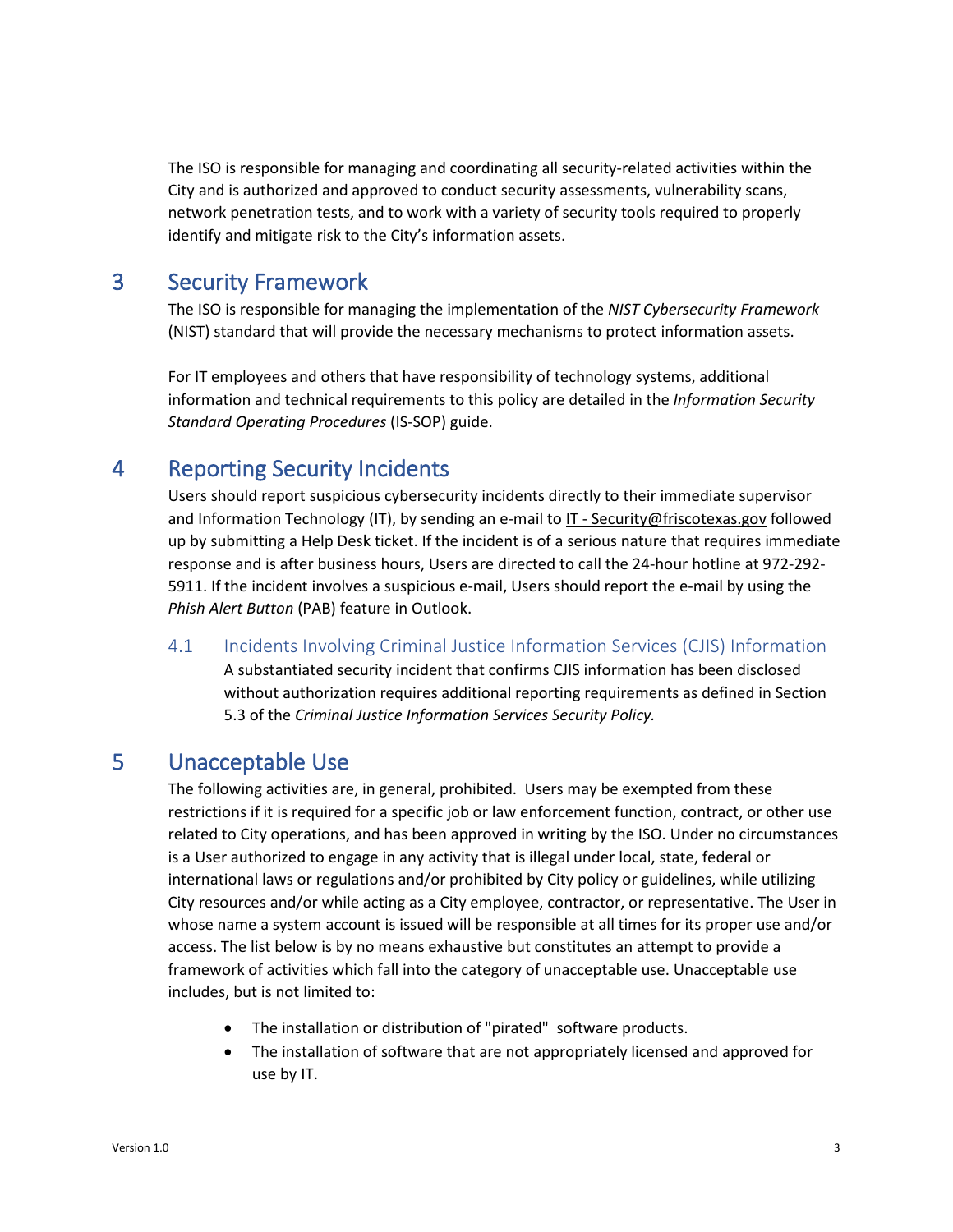- Unauthorized copying of copyrighted material including, but not limited to, photographs from magazines, books, the Internet, or other copyrighted sources.
- Intentional introduction of malicious programs into the network, servers, or desktop computers (e.g., viruses, worms, Trojan horses, malware, ransomware, etc.).
- Attempting to harm or harming City equipment, materials, or data.
- Attempting to send or sending anonymous messages of any kind.
- Submitting, publishing, or displaying on the City system, any defamatory, intentionally inaccurate, harassing, abusive, obscene, profane, sexually oriented, or threatening materials or messages, whether public or private.
- Accessing inappropriate web sites to include, but not limited to, pornographic, gambling, or other sites that could be deemed as inappropriate for the workplace.
- Making fraudulent offers of products, items, or services originating from any City account.
- Forging, or attempting to forge, electronic messages and/or other data of another User.
- Intentionally causing a security breach or disruption of the City's system and/or network services. Security breaches include, but are not limited to, accessing data without authorization, exporting data without authorization and providing to a third-party, or providing access to data to others that are not authorized by the City.
- Conducting a Denial-of-Service attempt against the network or a brute-force attack.
- Port scanning, vulnerability scanning, or penetration testing without authorization from the ISO.
- Any form of network monitoring with the intent to intercept data.
- Intentionally circumventing security controls established by the City.
- Circumventing the process of User authentication or authorization to resources.
- Providing information about, or lists of, City employees to parties outside the City, except as required for normal business operations, unless otherwise authorized by the ISO, CMO, or their designee(s) in compliance with applicable state and federal laws and regulations.
- Using City resources for personal gain, financial gain and/or for commercial activity.
- Using a proxy or a *Virtual Private Network* (VPN) not approved by IT.
- Disabling, or attempting to disable, a filtering device on the City's system.
- Sending unsolicited "junk/SPAM/bulk e-mail" or other advertising material to individuals who did not specifically request such material.
- Creating or forwarding "chain letters", "Ponzi" or other "pyramid" schemes.
- Attempting to access the account, information resources, files or documents of another User without authorization.
- Sharing a User's username/password with another User.
- Sending *Social Security Numbers* (SSN), *PCI* (Payment Card Industry) credit/debit card information, *Personally Identifiable Information* (PII), or *Personal Health Information* (PHI) data via e-mail without encryption.
- Encrypting communications, other than those specified herein, as outlined in City policies, or at the direction of the ISO or designee.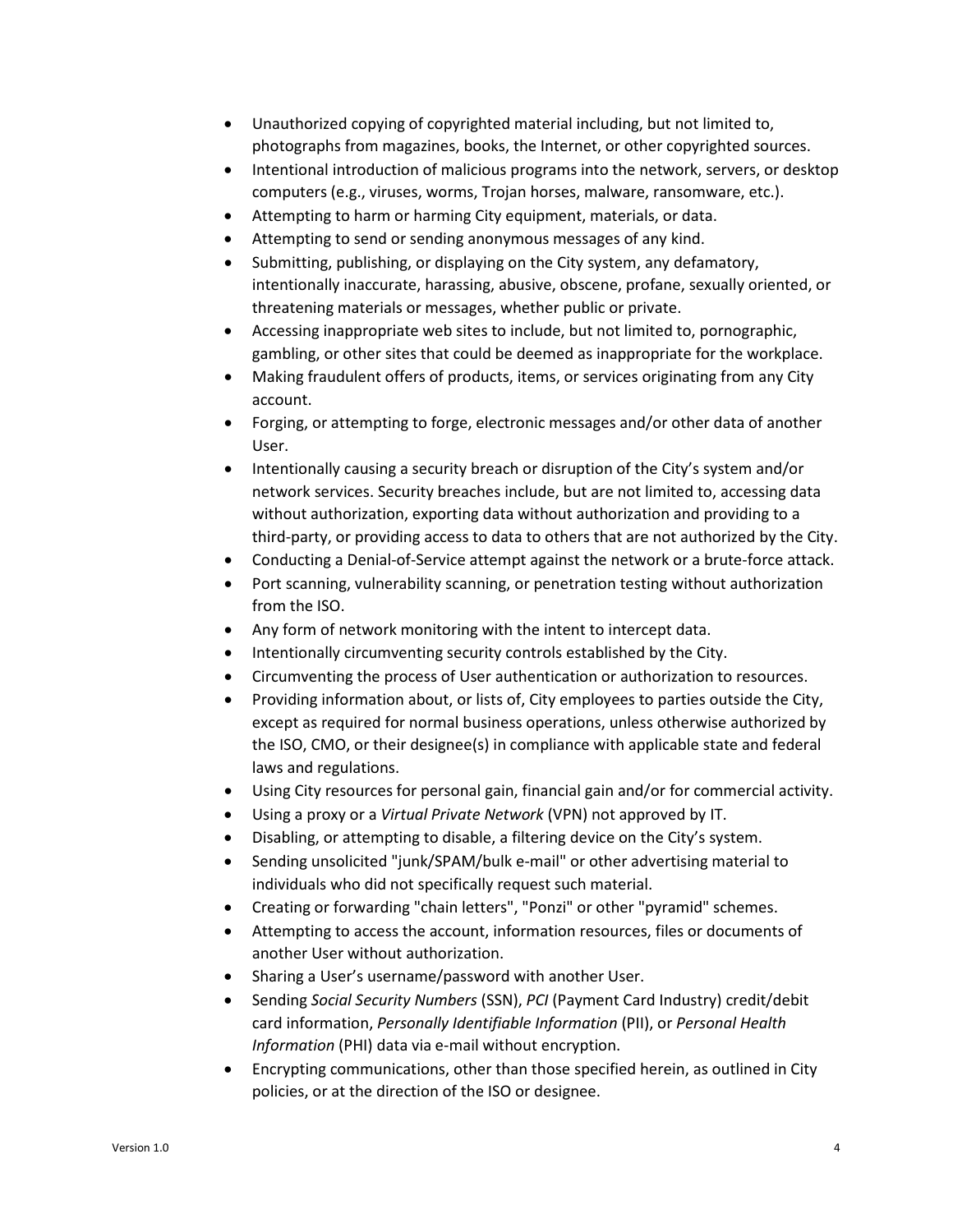- Using a personal e-mail address to conduct City business. An exception to this is the use of an external e-mail address for testing purposes approved by the ISO and the e-mail does not contain any PII, PCI, PHI, CJIS, or other sensitive City data.
- Users are not authorized to forward City e-mail (messages or attachments) containing PII, PCI, PHI, or CJIS information to a personal e-mail account. The only exception to this is that Users are authorized to forward their own personal data including but not limited to, paystub and tax information, such as W2's, to a personal e-mail address.

# <span id="page-4-0"></span>6 User Accounts and Passwords

A unique network account will be created for each User. Accounts will be created with the minimum level of access required for an individual to perform a job function (least privilege). User accounts are not authorized to be a member of the Local Administrator group unless approved by the ISO.

Users are responsible for creating unique passwords (*passphrases*) that contain a minimum of 20 characters. Passwords must be changed at a minimum annually, unless it is suspected that the password has been compromised in which case the password should be changed immediately and notification made to IT.

The password policy is available for review via the [Policy Page](http://www.friscotexas.gov/307/Policies) on [friscotexas.gov](https://www.friscotexas.gov/) and also as a link via the *Resources Menu* at the top of the [FriscoLink](https://friscotexas.sharepoint.com/) home page.

# <span id="page-4-1"></span>7 Securing Computing Assets

Computers and smart devices must be properly configured to provide the necessary controls to protect the data. While technical controls can be leveraged to secure configurations, the end-User also plays an important role in meeting this objective. Users shall:

- Secure computers, smartphones, and iPads when away by invoking the screen lock or screensaver on the device.
- Physically secure devices to help prevent theft.
- Never open or click on unknown attachments or click on suspicious links as both methods can introduce viruses, malware, or ransomware into the network.
- Never disable the screensaver or screen lock feature.
- Never modify security configuration settings.
- Never bypass authorized logon procedures.
- Never install unauthorized software or hardware.

# <span id="page-4-2"></span>8 Securing Sensitive Data

Printed material containing sensitive data (PCI, PHI, CJIS, PII) shall be secured by storing the material in a locked area and/or cabinet and not left unsecured.

Sensitive data that is on the City's system, including data displayed on a computer screen, should be secured from unauthorized viewing. Users must be aware and react accordingly when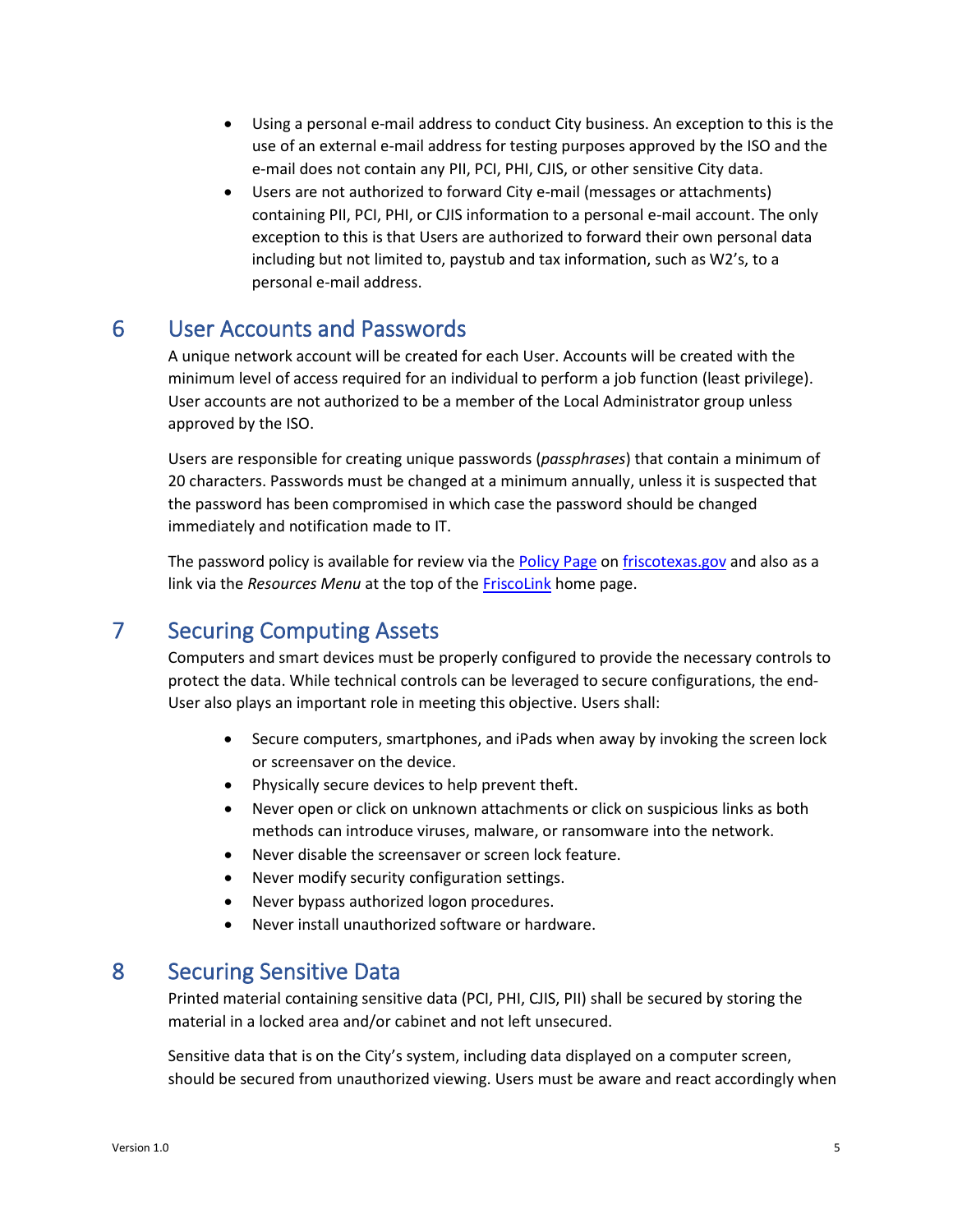others might be able to view sensitive data via "shoulder-surfing," and routinely lock the computer screen when away.

# <span id="page-5-0"></span>9 Maintenance and Disposal of Digital Media and Printed Material

Users shall maintain all digital media or printed media in accordance with the City's Records and Information Management Program, Ordinance [2021-06-40.](https://z2codes.franklinlegal.net/franklin/FileViewer.jsp?z2collection=frisco&filetype=linkedsupportdocument&location=supportdocument&showset=frisco&name=Ordinances/2021/Ord_2021_06_40.pdf) The disposal of digital media or printed material must also comply with the City's Records and Information Management Program.

Media of all types (digital and printed) shall be destroyed in a manner to render the media, or material, unrecoverable when the data is no longer required.

## <span id="page-5-1"></span>10 Security Awareness Training

In accordance with Chapter 2054, Subchapter N-1, of the Texas Government Code, all Users are required to complete an annual security awareness training course. The ISO will coordinate with the *Human Resources* (HR) department to deliver the approved training material annually. Failure to comply with this policy can result in disciplinary action up to, and including, termination of access, contracts and/or employment of Users.

#### <span id="page-5-2"></span>10.1 CJIS Training

For all personnel who have access to CJIS data, the continuing security awareness training requirement is biennially. See Section 5.2 in the *Criminal Justice Information Services Security Policy* for additional requirement details.

#### <span id="page-5-3"></span>10.2 CJIS Required Training Topics

CJIS has different levels of security awareness training requirements based upon authorization levels. See Section 5.2.1 and Section 5.3.3 for specific requirements as defined in the *Criminal Justice Information Services Security Policy.*

## <span id="page-5-4"></span>11 Pre-Employment Checks

The HR department will be responsible for conducting pre-employment background screening procedures on all applicants prior to employment.

If an applicant will have access to CJIS data, additional screening shall be conducted as described in the *Criminal Justice Information Services Security Policy.*

## <span id="page-5-5"></span>12 Separation from the City

Supervisors should ensure that notification is made immediately to remove all access (network, building, et al.) when User separates from, and/or terminates its contract or relationship with, the City. While the supervisor should work directly with HR to ensure that building access is disabled, a helpdesk ticket should be submitted to IT to request network and application access to be disabled.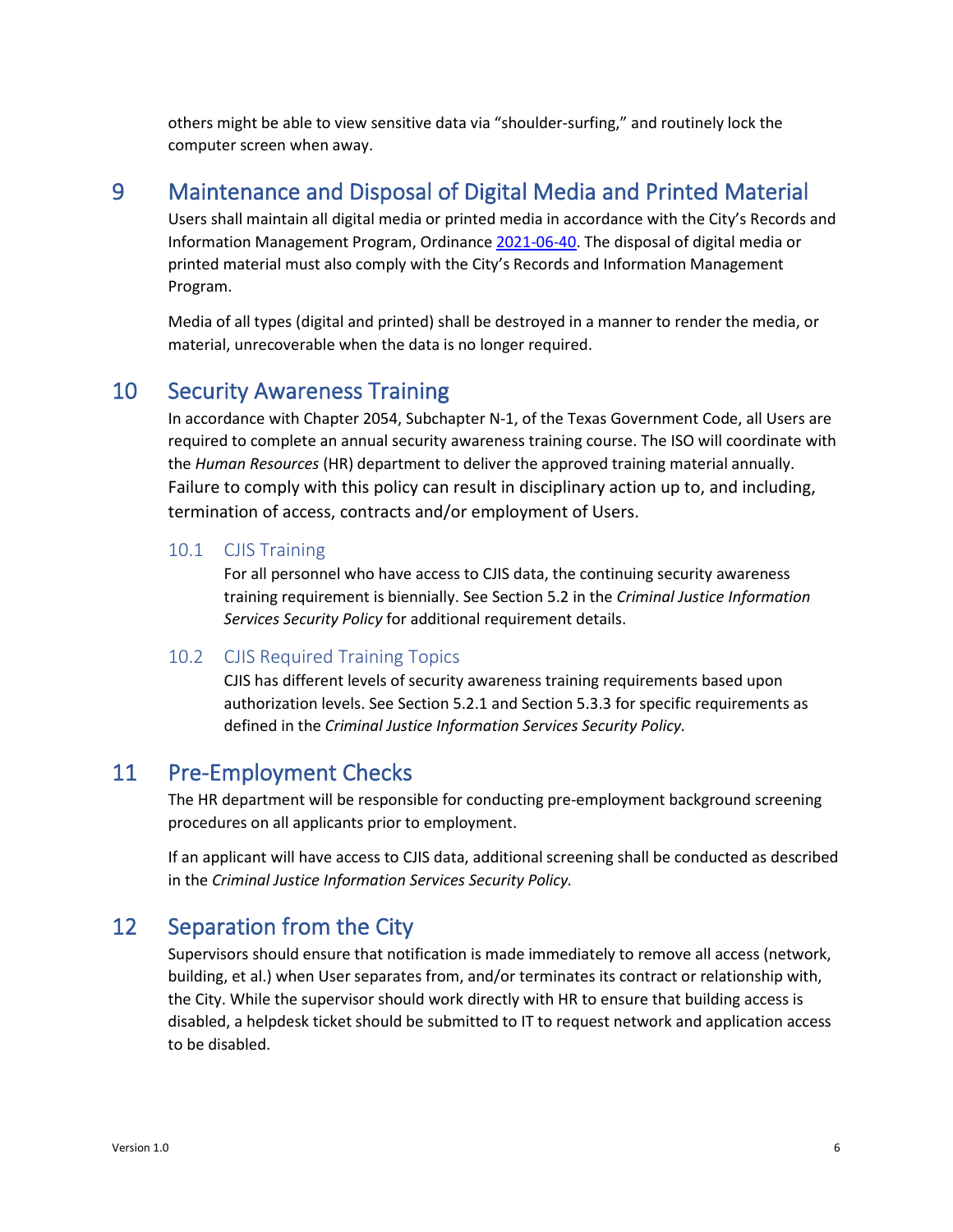If access must be disabled immediately, in addition to submitting a help desk ticket, the supervisor should call the ISO, Enterprise Technology Officer or CIO to ensure the request was received so access can be promptly disabled.

# <span id="page-6-1"></span><span id="page-6-0"></span>13 Expectation of Privacy

Users, including Temporary Custodians as defined under the Texas Public Information Act (TPIA), shall have no expectation of privacy with respect to the City's telecommunications, networking or information processing systems, including, but not limited to, stored computer files, all work product, e-mail and voice messages, and/or Internet browsing. Any activity and all files or messages on or using any of City systems may be monitored at any time without notice to the User. The City is subject to open records requests and any City-related information or correspondence on any computing device, including cellular phones, may be subject to public disclosure through the TPIA or other law. All Users, including Temporary Custodians, must comply with directives from the City's PIO to ensure compliance with the TPIA and other applicable law.

# 14 City Property

All Internet/Intranet/Extranet related systems, including, but not limited to, computer equipment, telephone equipment, software, operating systems, storage media, network accounts providing access to e-mail, and web browsing history are the property of the City and, as such, are to be used for purposes related solely to an individual's job with the City, subject to exceptions as noted below. For security and network maintenance purposes, individuals authorized by the ISO may monitor equipment, systems, and network traffic, including, but not limited to, network accounts providing e-mail, at any time. The City reserves the right to audit, inspect and/or search networks and systems on a periodic basis, as approved by the CMO, to ensure compliance with this policy.

| <b>Term</b>   | <b>Definition</b>                                                                       |  |  |
|---------------|-----------------------------------------------------------------------------------------|--|--|
| <b>CJIS</b>   | Criminal Justice Information Services - a division of the United States Federal Bureau  |  |  |
|               | of Investigation that publishes a security policy mandating the requirements for        |  |  |
|               | accessing and protecting certain data elements for law enforcement agencies.            |  |  |
| <b>IS-SOP</b> | Information Security Standard Operating Procedure - An additional document that         |  |  |
|               | outlines technical requirements.                                                        |  |  |
| <b>ISO</b>    | Information Security Officer - individual accountable for all aspects of the City's     |  |  |
|               | information security program.                                                           |  |  |
| <b>NIST</b>   | National Institute of Standards and Technology - a federal agency within the            |  |  |
|               | Department of Commerce that defines technology standards.                               |  |  |
| PAB           | Phish Alert Button - a feature in Outlook that when used, sends the suspicious e-       |  |  |
|               | mail to IT to investigate.                                                              |  |  |
| Passphrase    | A password that is comprised of more characters, is difficult for attackers to crack or |  |  |
|               | guess, but easier for the User to remember as it is constructed from something that     |  |  |
|               | is easy for the User to remember.                                                       |  |  |

# <span id="page-6-2"></span>15 Glossary